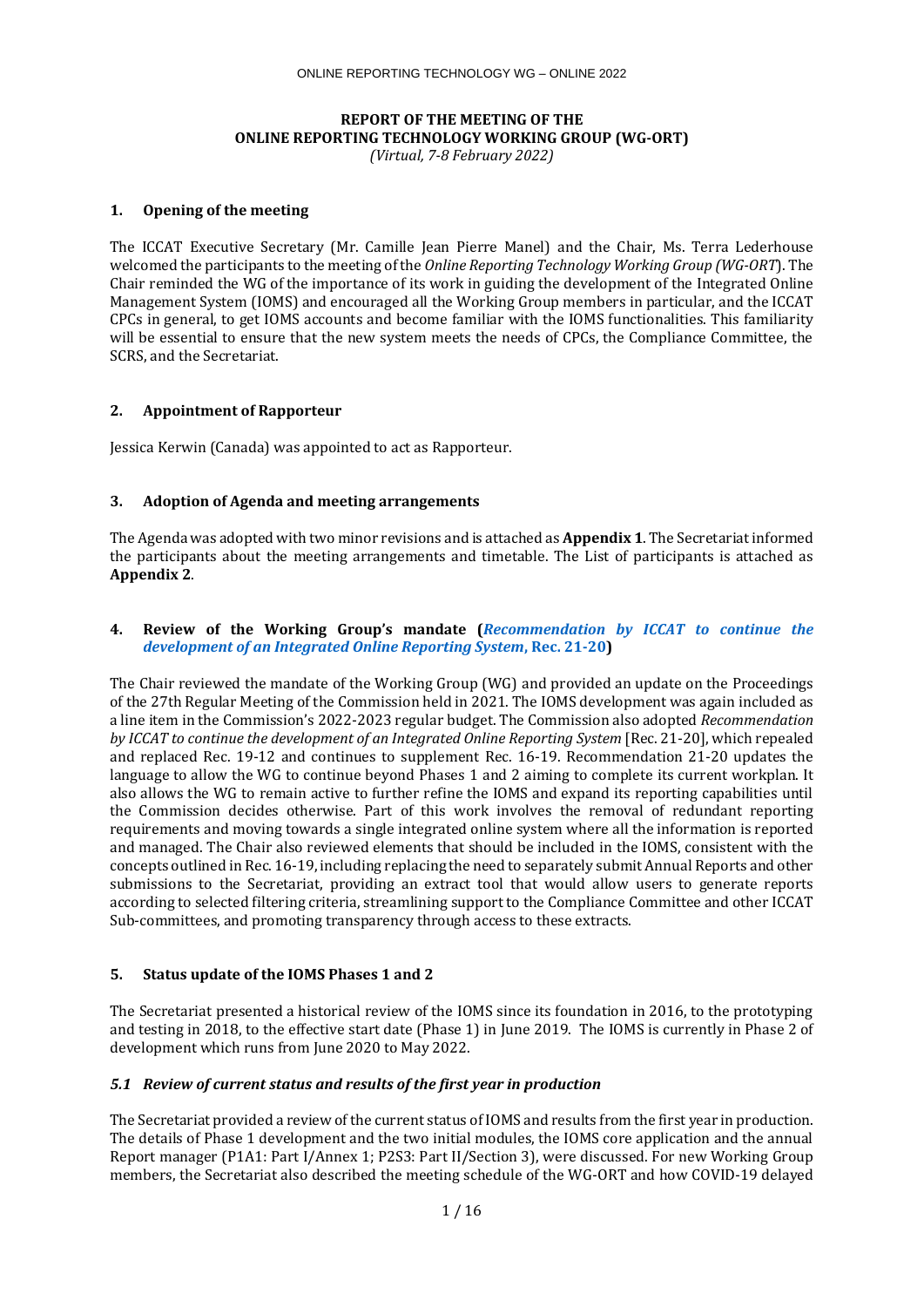the intersessional in March 2020. The 2021 meeting of the WG-ORT was also summarized, in addition to Phase 2 which included the adoption of additional tasks namely: the deployment of the IOMS system in production, bug corrections, mid/short term enhancements, source code quality assurance (adoption of sonarQube software); all of which have been completed. The Secretariat highlighted that the Vessel Manager, Dynamic Help System and Port Manager modules are still under development under Phase 2.

In review of CPC use of IOMS to submit Annual Reports, the Secretariat reported that the majority of the 2021 Annual Reports were integrated in the system by the Secretariat (only four CPCs used IOMS to submit 2021 Annual Reports). Integrating the Word version of Annual Reports manually is very time consuming and is ongoing with 13 CPCs yet to submit P1A1 and 11 CPCs yet to submit P2S3. The results of the 2021 Annual Report managed by the IOMS are presented in **Table 1** and **Table 2**. As more users adopt IOMS to submit Annual Reports, the work of the Secretariat will be reduced.

# *5.2 Potential enhancements based on the current knowledge*

To improve the structure of the Annual Report a new template was proposed, in line with the IOMS internal structure, to complete each data requirement. It splits up the existing single "rationale/justification" field (variable response types) into four fields: "Applicable (yes/no)", "submission date", "response/reason" and "last update sent". This updated format would ensure that dates are not combined with the text explaining the response/reason in the same field, which would greatly improve the querying potential (extractions and statistics based on quantitative indicators) and simplify the IOMS database management. The Secretariat clarified that the Excel form used for offline completion and to upload Annual Report submissions into IOMS will require minor field adjustments, but these would ultimately improve the workability of IOMS. The proposed modification was approved by the Working Group. The Working Group also discussed a previously agreed functionality to automatically fill a draft Annual Report based on the previous year's submission. This was not considered a complex request as it could be developed in the next few months and the Secretariat clarified that until the data is submitted (action of submitting a preliminary editable version, resulting in the creation of a non-editable official version), all the information is considered draft. Some Working Group members were concerned that this process would allow for CPCs to submit an Annual Report without reviewing the IOMS submission, but this was approved by the Working Group with the understanding that CPCs would be required to confirm that each data field is still accurate. Other enhancements discussed amongst WG members included the Secretariat's efforts to integrate navigation capabilities and validation and quality control processes into IOMS. The Working Group agreed to address a potential new user role for ICCAT subsidiary body Chairs under Agenda item 7.

# *5.3 Review of the 2022 ICCAT data requirements for IOMS integration*

Seven new reporting requirements (4 statistics and 3 compliance) were adopted at the 2021 Annual Meeting, which will take effect in mid-2022. The Secretariat informed the Working Group that IOMS has already been provisionally updated to reflect the new reporting requirements (a total of 168, some of which still in a preliminary status). ICCAT saw a steady increase in reporting requirements each year until 2020, which was followed by a small decrease in 2021 due to the elimination of redundant requirements. Reporting requirements increased again for 2022.

# *5.4 Dynamic help system financed by EU (1 year: April 2021-March 2022)*

The Dynamic Help System development is running in parallel with the IOMS Phase 2 development with the help of a hired senior front-end developer (Mr. Dashiel Portel). This system is financed by the EU for 12 months (April 2021–March 2022) and aims to manage all help content in the three official languages (English, French and Spanish), manage the translation process, and standardize the user's support across all the IOMS functionalities (equal behaviour across all IOMS modules). Developers have completed the module development and are currently working on the help content in English which will then be translated into French and Spanish. All new modules will require the expansion of the dynamic help system in terms of help content (one help content per module in the three official languages of ICCAT).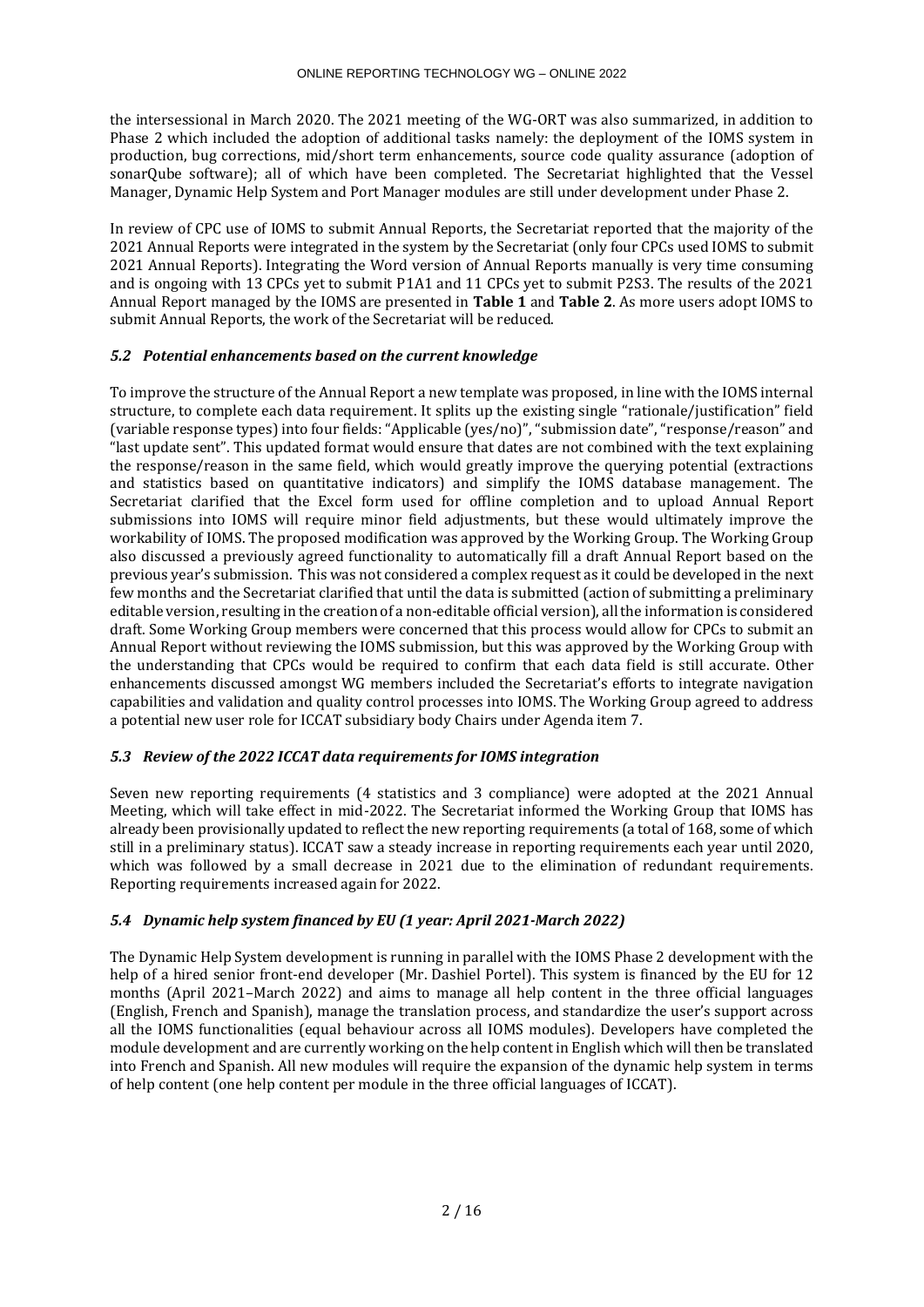# **6. Update and approval of workplan**

# *6.1 Review of the current modules in development and planned*

The Secretariat presented the current state of module development to the Working Group. For Phase 2, the Dynamic Help System was described to be in the final stages of development and Module 2, port authorization manager development has started. However, Module 1, vessel record manager was delayed for many months due to the prioritization of the IOMS version 1.0 release into production. Because it will be difficult to develop both Modules (vessel manager module, and port manager module) at the same time in Phase 2 due to time constraints, the Working Group agreed to move the port manager module to Phase 3. At the same time, the Statistical Document Programs for swordfish (SWO) and bigeye Tuna (BET) and the bluefin Tuna (BFT) weekly and monthly reports manager were moved to Phase 4 because it is expected that the Commission may adopt changes to these programs in the near future.

As last approved by the Working Group, Phase 2 includes the Dynamic Help System and ICCAT vessel manager and Phase 3 includes the port manager, Task 1 nominal catches manager and compliance table manager as well as vessel and port workshop sessions. These changes are reflected in the revised workplan presented in **Table 3**.

# *6.2 Required extensions/improvements on current modules (vessels, ports)*

# *6.2.1 EU complementary support on the integration of UN/FLUX in the vessel manager (potentially 1 year)*

The WG discussed the need for an extension on the planned completion of the vessel manager module. This module is highly complex with  $\sim$  21 data requirements (vessel registration, 11 authorisation lists, carriers, chartering arrangements, transhipment authorizations, previous year activity, etc.). It will also require the integration of the UN/FLUX system (estimated costs of two additional Cloud servers for UN/FLUX only:  $\sim$  €7,000/year). The incorporation of the UN/FLUX system into the module is pending on additional funding from EU. As such, once funding is approved, this module will take approximately nine months to develop. After much discussion to clarify the scope of the UN/FLUX component and to confirm the limited impact to CPCs that do not plan to use it (UN/FLUX, as well as standard online and offline completion facilities will be available to all CPCs), the WG agreed to prioritize completing the vessel manager, and to defer the development of the port authorization manager from Phase 2 to Phase 3.

## *6.3 Rescheduling the IOMS roadmap for Phases 2 and 3 and planning Phase 4 (module priorities)*

The WG discussed further changes to the workplan (**Table 3**). The Working Group added the Shark and Billfish Check Sheets and Task 2 catch and effort (T2CE) to Phase 4 and moved the modules on the statistical document programs (SWO and BET) and BFT weekly and monthly catches to lower priorities in Phase 4 due to expected actions by the Commission on those programs in the coming year(s).

# *6.4 Planning the training for IOMS users (training courses, workshops)*

The Secretariat is planning three IOMS training sessions to be held in three languages. The training is intended for all ICCAT CPC potential IOMS users with the goal of being interactive seminars. The WG agreed to:

- − Session 1 (28 April 2022) will include the Annual report and User Management. The session will be a total of 4 hours (with a break of 30 minutes).
- Session 2 (September 1, 2022) will include a review of previous session, questions and resolving problems. The Session will be a total of 4 hours (with a break of 30 minutes).
- − Session 3 (not yet scheduled, but planned for the beginning of 2023).

The Secretariat confirmed it will also be available for one-on-one short training sessions with CPCs, as needed. There was a request to record the two training sessions and have them available online. This was also agreed to as it allows CPCs to receive training when it is convenient for them.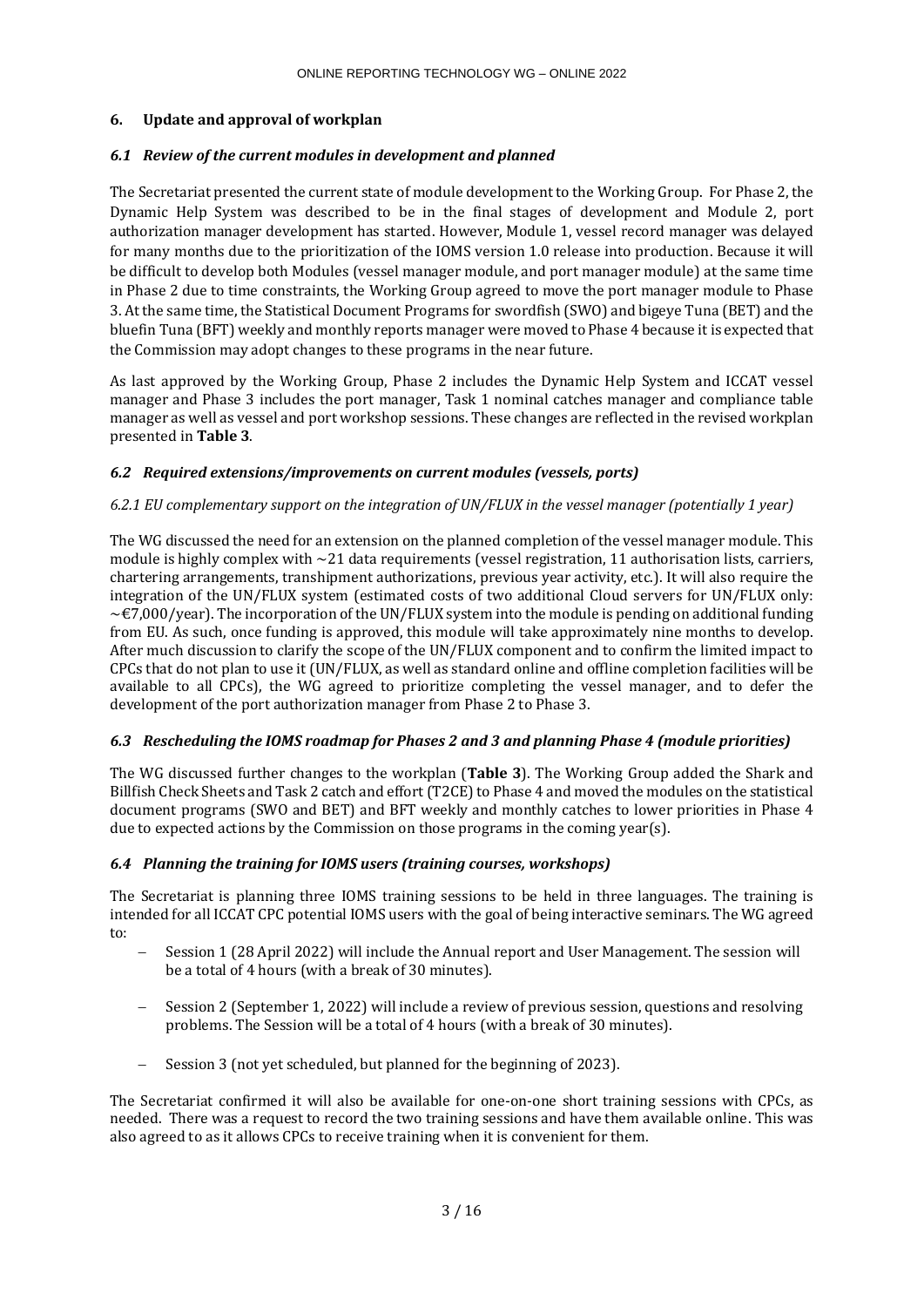## **7. Review of IOMS roles and user rights in data access**

The Secretariat presented the current structure of user roles and rights when accessing data within the IOMS. The current roles were shown to lack sufficient flexibility to accommodate the required IOMS user profiles. As such, the Secretariat proposed potential modifications for discussion.

The Working Group agreed that all users should be able to view and extract all publicly available information, including relevant information from other CPCs. The Compliance Chair reiterated the importance of access to public data and the ability of IOMS to facilitate access to information reported in the Annual Reports and Shark and Billfish Check Sheets. Examples of the types of access that should be allowed included extracting information on a specific reporting requirement across all CPCs as well as extracting information on how an individual CPC has responded to the same reporting requirement over time.

The Group also extensively discussed how to allow access to public information for non-CPCs, including registered ICCAT observers. Options discussed included creating a new user role for observers or making public data viewable in IOMS without requiring an account to access. Some concerns were raised regarding data confidentiality and ensuring that IOMS is consistent with ICCAT's draft data confidentiality rules. It was also noted that, as a database designed for CPCs and the Secretariat to manage data, IOMS may not be the most appropriate or practical way for observers to access public information. Rather, the Secretariat suggested that observers and other Groups could continue to access publicly available information through the ICCAT website. The Working Group agreed to return to this discussion in the future after the IOMS is more fully operational.

The Working Group then discussed the IOMS functionalities available to each user type and decided that CPC Administrators could tailor roles for its individual users as needed. The structure agreed to by the Working Group is presented in **Table 4** (user roles) and **Table 5** (user rights and access levels). In addition to allowing reading rights to all users, one new user role was added for ICCAT Officers (Chairs, Vice-chairs, Rapporteurs, and other qualified officers of ICCAT subsidiary bodies), the terminology used for ICCAT Secretariat and CPC users was modified. These changes are expected to be made before the deadline for submitting Annual Reports (15 September). The Working Group also discussed the need to address roles and rights for users that may serve multiple roles (e.g., as an ICCAT Officer as well as a CPC User or Flag State User), and to accommodate the unique structures of the European Union and United Kingdom. The Secretariat will intersessionally coordinate with those CPCs to address specific user roles, their rights and access levels.

## **8. GEF-ABNJ II project to enhance, with extensions, the IOMS on data dissemination (4 years starting in 2022/23)**

The ICCAT Secretariat applied for funding from the GEF/ABNJ Tuna II Project to enhance ICCAT IOMS through the development of extensions for automatic data interoperability with various projects from FAO, other tuna RFMOs, and other potential stakeholders. This funding would allow ICCAT to gain resources and expertise to expedite and improve IOMS utilization. In addition, the adoption by ICCAT of the open source model for the IOMS development (source code planned to be available in [GitLab\)](https://www.gitlab.com/) would allow all tuna RFMOs to benefit from it (code reuse, functionality by-example, etc.). The [Joint Tuna RFMO website](http://www.tuna-org.org/) is a central hub for consolidating scientific and management information of all RFMOs. Thus, building and sharing extensions (standard structures and API's) for data interoperability among the tuna RFMO online systems, can greatly benefit the joint tuna RFMO website. This work would run in parallel to existing work within the workplan and would not displace the ongoing IOMS development. If approved, the ICCAT would receive approximately €100,000/year for a period of four years.

## **9. Redundancy on data requirements**

The increasing number of ICCAT reporting requirements over time has presented a significant challenge for CPCs, the Secretariat, the Compliance Committee, and the Commission. New reporting requirements sometimes duplicate existing requirements or overlap certain data elements already reported by CPCs. In addition, some reporting requirements may become obsolete over time. During the 2021 Compliance Committee meeting, several CPCs requested that the Working Group take urgent action to address this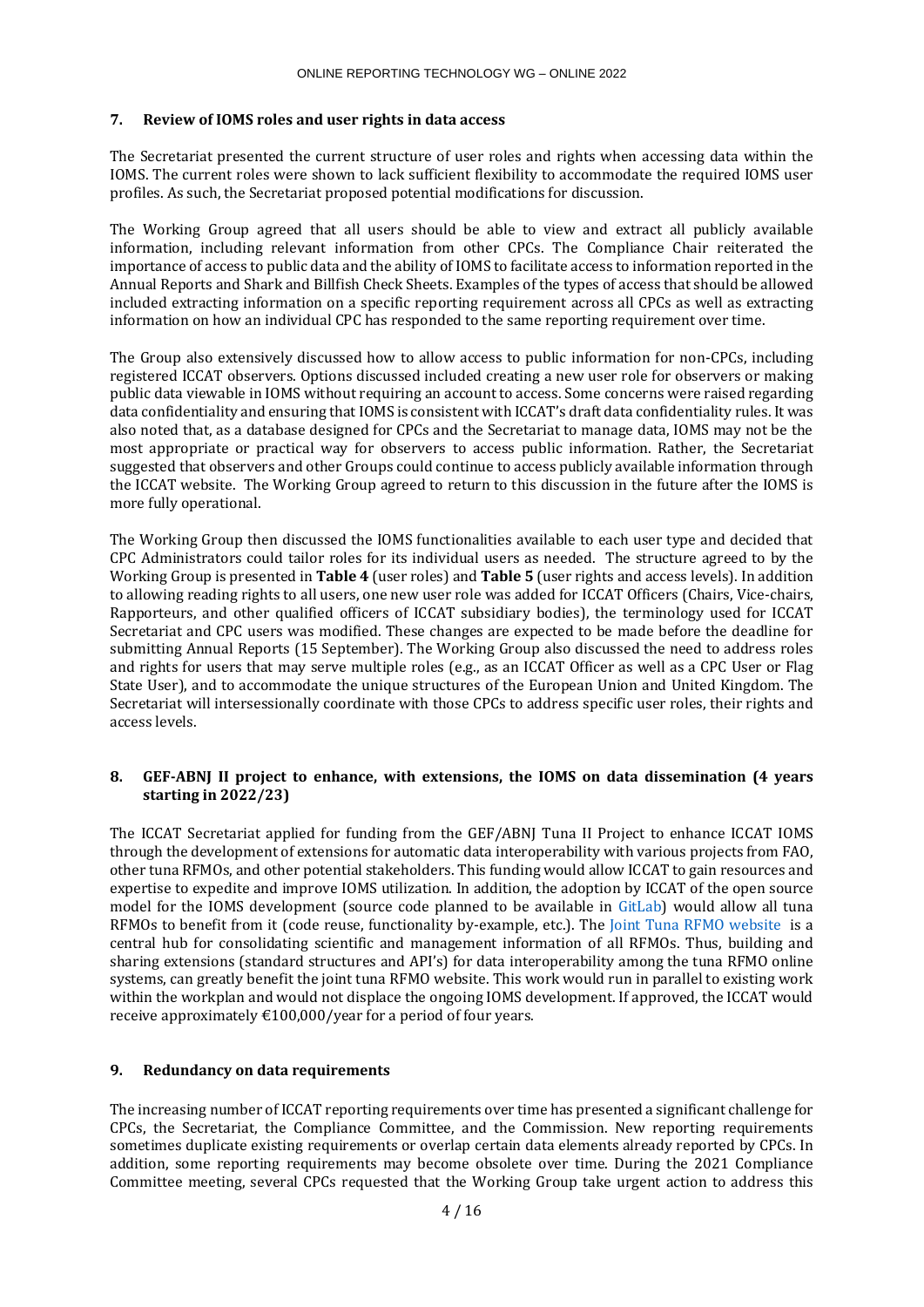#### ONLINE REPORTING TECHNOLOGY WG – ONLINE 2022

growing problem. In order to improve reporting rates and reduce tasks, the Working Group had agreed in 2018 to identify redundant or repetitive data reporting requirements. Only the EU and Canada provided initial comments on the task at that time. The Working Group reviewed this task during its 2021 intersessional meeting and agreed that it could make recommendations for addressing redundant or obsolete reporting requirements, but that the Commission and its subsidiary bodies would be required to take action to repeal any identified redundancies. Due to the pandemic, no additional progress was made on this task.

The Working Group agreed to work intersessionally to develop a strategic plan to eliminate redundancies, according to these guidelines:

- 1. Define redundancy: "similar information required by different data requirements with slightly different structures";
- 2. For all 2022 data requirements, study all the data structures and identify similarities between them (structural level);
- 3. For similar groups, check if, with minor adjustments on data structures, the data requirements can be merged;
- 4. Analyse the implications on the existing "ICCAT regulations" (Recommendations, Resolutions, etc.);
- 5. Prepare a "consolidated response" to the Commission.

Many reporting redundancies occur because CPCs and/or ICCAT subsidiary bodies lack awareness of the information already being collected throughout the entire Commission. To proactively address this issue moving forward, the Working Group discussed questions that the ICCAT subsidiary bodies should consider when developing Recommendations, Resolutions, and/or establishing new reporting requirements. Working Group members should encourage their CPCs to consider these questions when drafting proposals, and potentially submit a request to the ICCAT subsidiary bodies to consider questions when adopting new measures. These include 1) What data is needed? 2) What will it be used for? 3) For how long will this data reporting be required to serve its purpose? and 4) What is the panel trying to evaluate with this data?

A Working Group member suggested that the Secretariat could prioritize developing a module for reporting Task 1 data in IOMS which could be used to populate required information in the Compliance tables, thereby avoiding duplication of reporting catch data in IOMS. The Secretariat agreed to look into this with caveat that the Commission generally aims to avoid using scientific information for compliance purposes. It was also suggested that the bluefin tuna weekly and monthly catches could be used to populate the Compliance tables.

# **10. Intersessional work required in 2022 (Group and Secretariat)**

The Working Group will accomplish the following tasks intersessionally in 2022:

- 1. Confirm provisional user roles and rights (through adoption of the meeting report);
- 2. Adjust user roles/rights review as needed;
	- EU, UK, and Secretariat will work together to determine necessary user roles and rights.
- 3. Participate in training; communicate with others within CPC to encourage participation;
	- Secretariat will make recordings available on ICCAT / IOMS website.
- 4. Draft Guidelines for a "Strategic plan on redundancy elimination".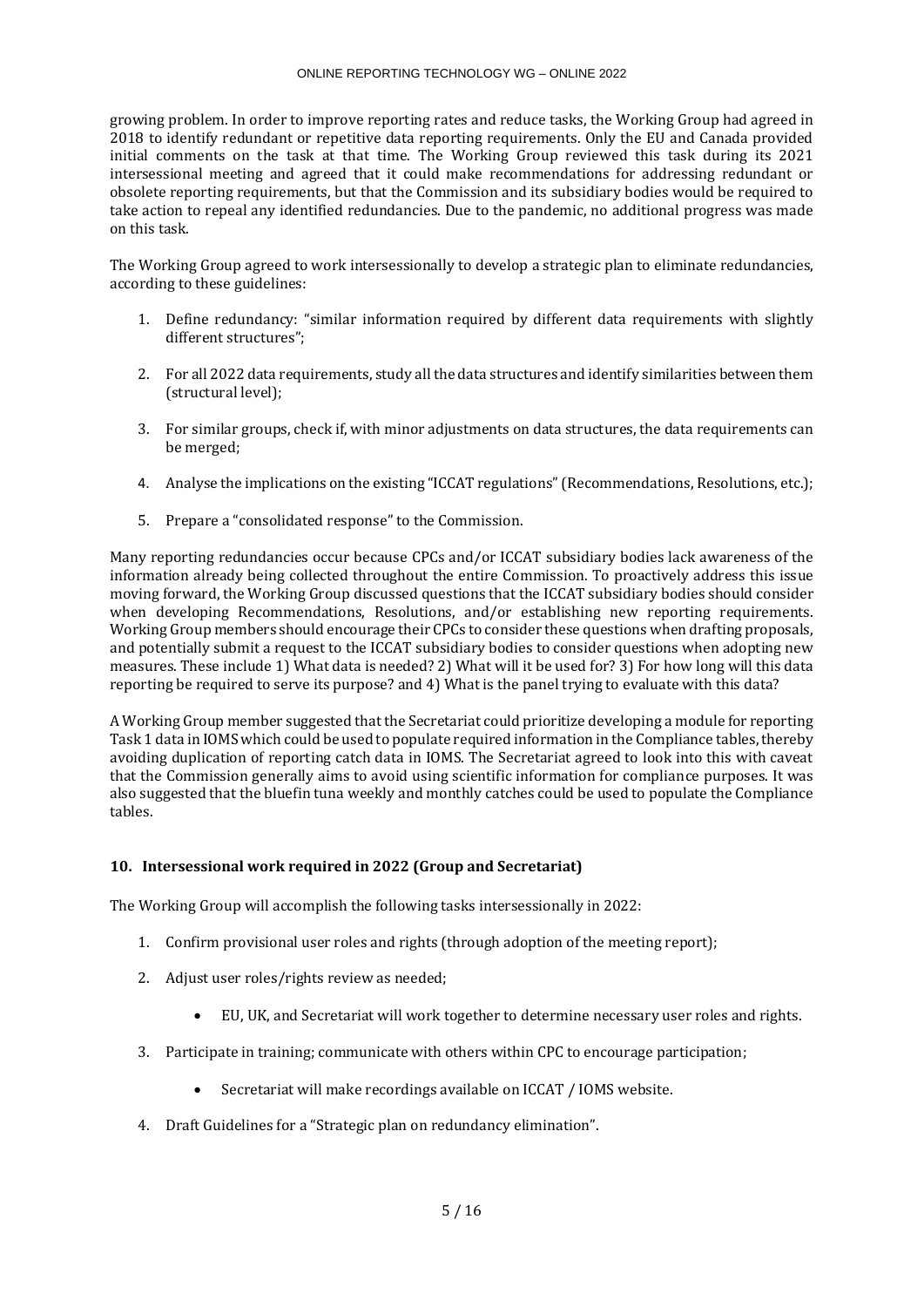- 5. Continue socializing IOMS and increasing user acceptance.
	- WG members will continue to familiarize themselves with the current IOMS functionalities.
	- Secretariat will distribute Circular to encourage CPCs to use IOMS to submit relevant portions of the 2022 Annual Report.
	- CPCs should submit 2022 Annual Report in IOMS early in advance of September 15 deadline to allow corrections as needed.

# **11. Other matters**

The Chair opened the floor to Working Group members to discuss any other matters not covered under the agenda. The United States requested that the Working Group consider how to ensure that the Annual Reports, Shark and Billfish Check-Sheets, and other documents could be translated into all three ICCAT languages within IOMS to further increase data accessibility and transparency. The United States noted the significant resources that would be required to accomplish this and requested that it remain under consideration for future IOMS enhancements. The Secretariat noted the need for a cost assessment.

The Working Group also discussed how to address incomplete Annual Reports and the point at which the Secretariat would no longer accept changes. Reporting deficiencies are included in the letters that the Compliance Committee sends to CPCs each year. Given that the same information is required to be reported in the following year, it was agreed that, after one year, no further changes would be made to Annual Reports. The Chair of the Sub-Committee on Statistics noted that unlike certain entries for compliance data that may be outdated after one-year, statistical data is often updated.

# **12. Adoption of report and adjournment**

The Working Group agreed to adopt the report by correspondence. The Chair thanked the Working Group and the Secretariat for all their work to ensure a successful meeting and the continued development of the IOMS, and adjourned the meeting.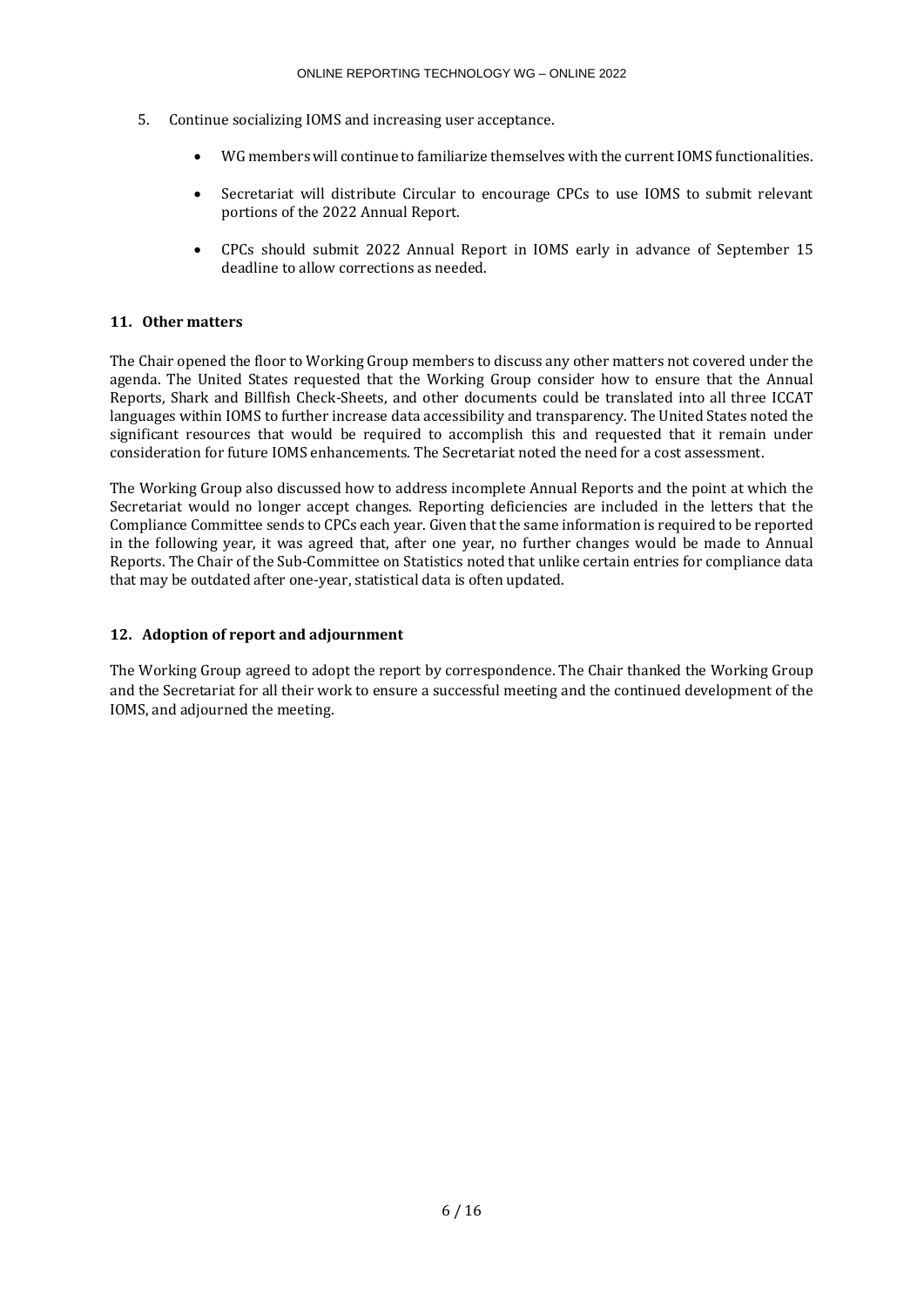**Table 1.** Number of CPCs with 2021 annual reports (Statistics: Part 1/Annex 1; Compliance: Part 2/Section 3) uploaded into the IOMS, either completed by CPCs (directly online) or by the Secretariat (uploads based on CPC word templates), together with the completion rates (against a 2021 total of 161 data requirements: 119 compliance related + 42 statistics related). Only four CPCs have completed online the annual reports (information as of 2022-02-07).

| Number of CPCs                              |                               |                | Completed by:  |         |                |
|---------------------------------------------|-------------------------------|----------------|----------------|---------|----------------|
| Group                                       | <b>Completion rate</b><br>(%) | <b>CPC</b>     | Secretariat    | pending | <b>TOTAL</b>   |
| Compliance<br>(P2S3: Part 2/Section 3)      | 0%                            |                |                | 13      | 13             |
|                                             | 90%                           | $\mathbf{1}$   |                |         | $\mathbf{1}$   |
|                                             | 92%                           | $\mathbf{1}$   |                |         | $\mathbf{1}$   |
|                                             | 98%                           |                | $\mathbf{1}$   |         | $\mathbf{1}$   |
|                                             | 99%                           |                | $\overline{2}$ |         | $\overline{2}$ |
|                                             | 100%                          | 2              | 37             |         | 39             |
| Sub-total                                   |                               | $\overline{4}$ | 40             | 13      | 57             |
| <b>Statistics</b><br>(P1A1: Part 1/Annex 1) | $0\%$                         |                | $\overline{2}$ | 11      | 13             |
|                                             | 95%                           |                | $\mathbf{1}$   |         | $\mathbf{1}$   |
|                                             | 98%                           | $\mathbf{1}$   | 2              |         | 3              |
|                                             | 100%                          | $\overline{c}$ | 38             |         | 40             |
| Sub-total                                   |                               | 3              | 43             | 11      | 57             |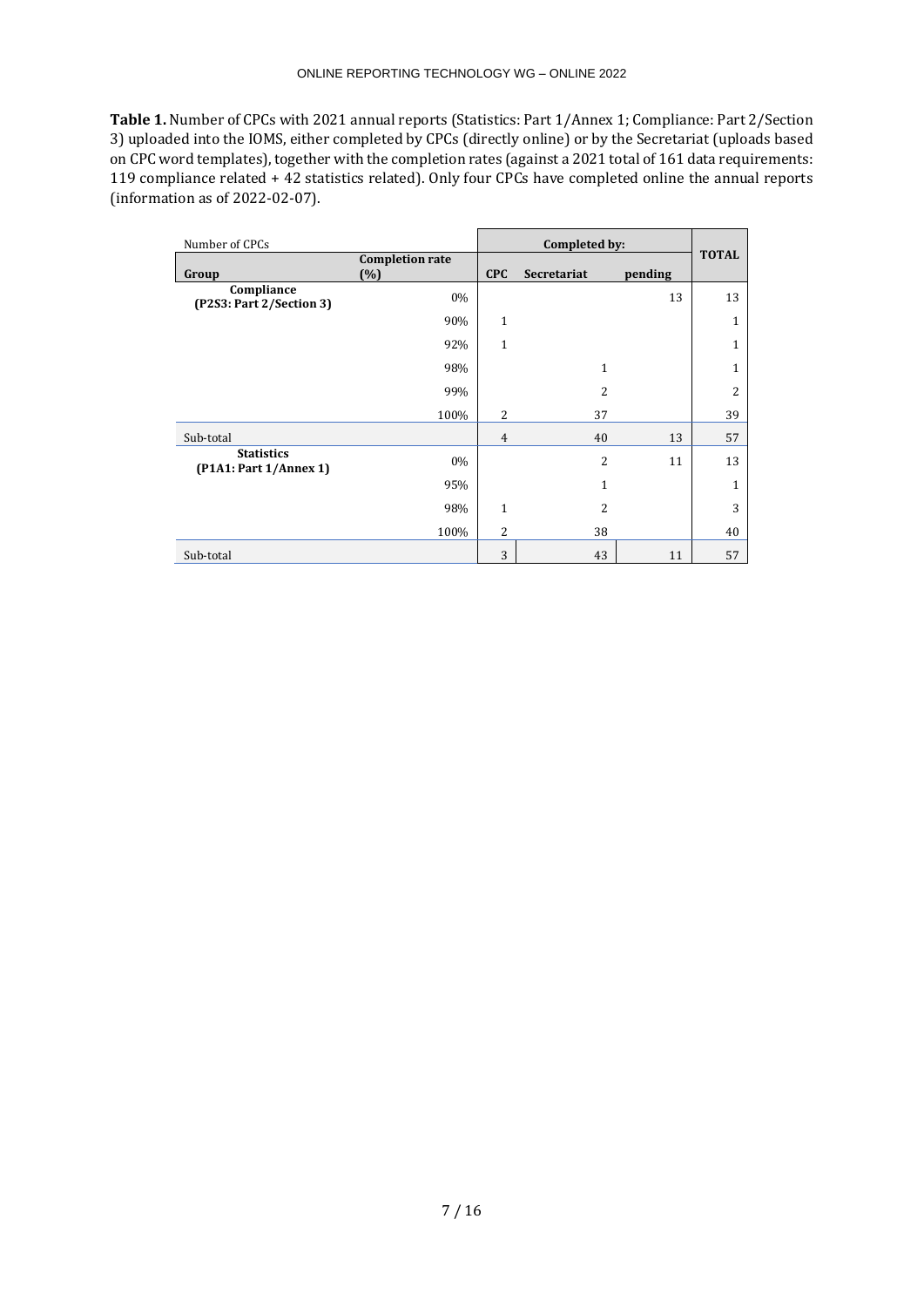**Table 2.** Number of 2021 data requirements (annual report groups: a) Statistics: Part 1/Annex 1; b) Compliance: Part 2/Section 3) stored in the IOMS by CPC, Group, and completion source. **Table 2a)** informs on CPCs with data in the IOMS. **Table 2b)** informs on CPCs without data in the IOMS.

|                | 2. a) With data in the IOMS    |                         |            |                 |  |    |                    |              |                |                | 2. b) Without data in the IOMS |                                |  |  |
|----------------|--------------------------------|-------------------------|------------|-----------------|--|----|--------------------|--------------|----------------|----------------|--------------------------------|--------------------------------|--|--|
|                |                                | <b>Group/Completion</b> |            |                 |  |    |                    |              |                |                |                                |                                |  |  |
|                |                                |                         | Compliance |                 |  |    | <b>Statistical</b> | <b>TOTAL</b> | <b>Remarks</b> |                |                                | Annual reports not yet in IOMS |  |  |
| CPC status CPC |                                | CPC                     |            | Secretariat CPC |  |    | Secretariat        |              |                | CPC status CPC |                                | <b>Received?</b>               |  |  |
| CP             | <b>ALBANIA</b>                 |                         |            | 119             |  |    | 42                 | 161          | Complete       | CP             | ANGOLA                         | <b>NO</b>                      |  |  |
|                | <b>ALGERIA</b>                 |                         |            | 119             |  |    | 42                 |              | 161 Complete   | <b>CP</b>      | CÔTE D'IVOIRE                  | YES (under revision)           |  |  |
|                | <b>BARBADOS</b>                |                         |            |                 |  |    | 42                 | 42           | Incomplete     | CP             | <b>GABON</b>                   | YES (under revision)           |  |  |
|                | <b>BELIZE</b>                  |                         |            | 119             |  |    | 42                 | 161          | Complete       | CP             | <b>GAMBIA</b>                  | <b>NO</b>                      |  |  |
|                | <b>BRAZIL</b>                  |                         |            | 118             |  |    | 33                 | 151          | Incomplete     | <b>CP</b>      | <b>GUINEA BISSAU</b>           | <b>NO</b>                      |  |  |
|                | CANADA                         |                         | 119        |                 |  | 42 |                    | 161          | Complete       | CP             | GUINÉE REP.                    | <b>NO</b>                      |  |  |
|                | CAP-VERT                       |                         |            | 119             |  |    | 42                 | 161          | Complete       | CP             | NICARAGUA                      | YES (under revision)           |  |  |
|                | CHINA PR.                      |                         |            | 119             |  |    |                    | 119          | Incomplete     | <b>CP</b>      | S. TOMÉ E PRINCIPE             | <b>NO</b>                      |  |  |
|                | <b>CURAÇAO</b>                 |                         |            | 119             |  |    | 42                 | 161          | Complete       | CP             | SIERRA LEONE                   | <b>NO</b>                      |  |  |
|                | <b>EGYPT</b>                   |                         |            | 119             |  |    | 42                 | 161          | Complete       | <b>NCC</b>     | Colombia                       | <b>NO</b>                      |  |  |
|                | <b>EL SALVADOR</b>             |                         |            | 119             |  |    | 42                 | 161          | Complete       | <b>NCC</b>     | Guyana                         | YES (under revision)           |  |  |
|                | <b>EUROPEAN UNION</b>          |                         |            | 119             |  |    | 42                 | 161          | Complete       |                |                                |                                |  |  |
|                | FRANCE (St-Pierre et Miquelon) |                         |            | 109             |  |    | 31                 | 140          | Incomplete     |                |                                |                                |  |  |
|                | <b>GHANA</b>                   |                         |            | 119             |  |    | 42                 |              | 161 Complete   |                |                                |                                |  |  |
|                | GRENADA                        |                         |            |                 |  |    | 42                 | 42           | Incomplete     |                |                                |                                |  |  |
|                | <b>GUATEMALA</b>               |                         |            | 119             |  |    | 42                 |              | 161 Complete   |                |                                |                                |  |  |
|                | <b>GUINEA ECUATORIAL</b>       |                         |            | 119             |  |    | 42                 |              | 161 Complete   |                |                                |                                |  |  |
|                | <b>HONDURAS</b>                |                         |            | 119             |  |    | 42                 |              | 161 Complete   |                |                                |                                |  |  |
|                | <b>ICELAND</b>                 |                         |            | 119             |  |    | 42                 |              | 161 Complete   |                |                                |                                |  |  |
|                | <b>JAPAN</b>                   |                         | 119        |                 |  | 42 |                    |              | 161 Complete   |                |                                |                                |  |  |
|                | <b>KOREA REP</b>               |                         |            | 119             |  |    | 42                 | 161          | Complete       |                |                                |                                |  |  |
|                | LIBERIA                        |                         |            | 119             |  |    | 42                 | 161          | Complete       |                |                                |                                |  |  |
|                | LIBYA                          |                         |            | 119             |  |    | 42                 | 161          | Complete       |                |                                |                                |  |  |
|                | <b>MAROC</b>                   |                         |            | 83              |  |    | 28                 | 111          | Incomplete     |                |                                |                                |  |  |
|                | <b>MAURITANIA</b>              |                         |            | 119             |  |    | 42                 |              | 161 Complete   |                |                                |                                |  |  |
|                | <b>MEXICO</b>                  |                         |            | 119             |  |    | 42                 |              | 161 Complete   |                |                                |                                |  |  |
|                | <b>NAMIBIA</b>                 |                         |            | 119             |  |    | 42                 | 161          | Complete       |                |                                |                                |  |  |
|                | <b>NIGERIA</b>                 |                         |            | 119             |  |    | 42                 |              | 161 Complete   |                |                                |                                |  |  |
|                | <b>NORWAY</b>                  |                         | 16         | 103             |  | 18 | 24                 |              | 161 Complete   |                |                                |                                |  |  |
|                | PANAMA                         |                         |            | 119             |  |    | 42                 |              | 161 Complete   |                |                                |                                |  |  |
|                | <b>PHILIPPINES</b>             |                         |            | 119             |  |    | 42                 |              | 161 Complete   |                |                                |                                |  |  |
|                | <b>RUSSIA</b>                  |                         |            | 119             |  |    | 42                 | 161          | Complete       |                |                                |                                |  |  |
|                | SENEGAL                        |                         |            | 119             |  |    | 42                 | 161          | Complete       |                |                                |                                |  |  |
|                | <b>SOUTH AFRICA</b>            |                         |            | 119             |  |    | 42                 | 161          | Complete       |                |                                |                                |  |  |
|                | St VINCENT & GRENADINES        |                         |            | 119             |  |    | 42                 |              | 161 Complete   |                |                                |                                |  |  |
|                | SYRIA                          |                         |            | 119             |  |    | 42                 |              | 161 Complete   |                |                                |                                |  |  |
|                | TRINIDAD & TOBAGO              |                         |            | 119             |  |    | 42                 |              | 161 Complete   |                |                                |                                |  |  |
|                | <b>TUNISIE</b>                 |                         |            | 119             |  |    | 42                 |              | 161 Complete   |                |                                |                                |  |  |
|                | <b>TURKEY</b>                  |                         |            | 119             |  |    | 42                 |              | 161 Complete   |                |                                |                                |  |  |
|                | UNITED KINGDOM                 |                         |            | 119             |  |    | 42                 |              | 161 Complete   |                |                                |                                |  |  |
|                | <b>UNITED STATES</b>           |                         | 119        |                 |  | 3  | 39                 | 161          | Complete       |                |                                |                                |  |  |
|                | <b>URUGUAY</b>                 |                         |            | 119             |  |    | 42                 | 161          | Complete       |                |                                |                                |  |  |
|                | VENEZUELA                      |                         |            | 119             |  |    | 42                 | 161          | Complete       |                |                                |                                |  |  |
| <b>NCC</b>     | <b>Bolivia</b>                 |                         |            | 119             |  |    | 42                 | 161          | Complete       |                |                                |                                |  |  |
|                | Chinese Taipei                 |                         |            | 119             |  |    | 42                 | 161          | Complete       |                |                                |                                |  |  |
|                | Costa Rica                     |                         |            | 119             |  |    | 42                 |              | 161 Complete   |                |                                |                                |  |  |
|                | Suriname                       |                         |            | 119             |  |    | 42                 |              | 161 Complete   |                |                                |                                |  |  |

|                       | Annual reports not yet in IOMS |                      |  |  |  |  |  |  |  |  |
|-----------------------|--------------------------------|----------------------|--|--|--|--|--|--|--|--|
| <b>CPC status CPC</b> |                                | <b>Received?</b>     |  |  |  |  |  |  |  |  |
| <b>CP</b>             | ANGOLA                         | NΟ                   |  |  |  |  |  |  |  |  |
| <b>CP</b>             | CÔTE D'IVOIRE                  | YES (under revision) |  |  |  |  |  |  |  |  |
| <b>CP</b>             | <b>GABON</b>                   | YES (under revision) |  |  |  |  |  |  |  |  |
| <b>CP</b>             | <b>GAMBIA</b>                  | N <sub>O</sub>       |  |  |  |  |  |  |  |  |
| C <sub>P</sub>        | <b>GUINEA BISSAU</b>           | NΟ                   |  |  |  |  |  |  |  |  |
| <b>CP</b>             | GUINÉE REP.                    | N <sub>O</sub>       |  |  |  |  |  |  |  |  |
| <b>CP</b>             | NICARAGUA                      | YES (under revision) |  |  |  |  |  |  |  |  |
| <b>CP</b>             | S. TOMÉ E PRINCIPE             | <b>NO</b>            |  |  |  |  |  |  |  |  |
| <b>CP</b>             | <b>SIERRA LEONE</b>            | NΟ                   |  |  |  |  |  |  |  |  |
| NCC.                  | Colombia                       | NΟ                   |  |  |  |  |  |  |  |  |
| <b>NCC</b>            | Guyana                         | YES (under revision) |  |  |  |  |  |  |  |  |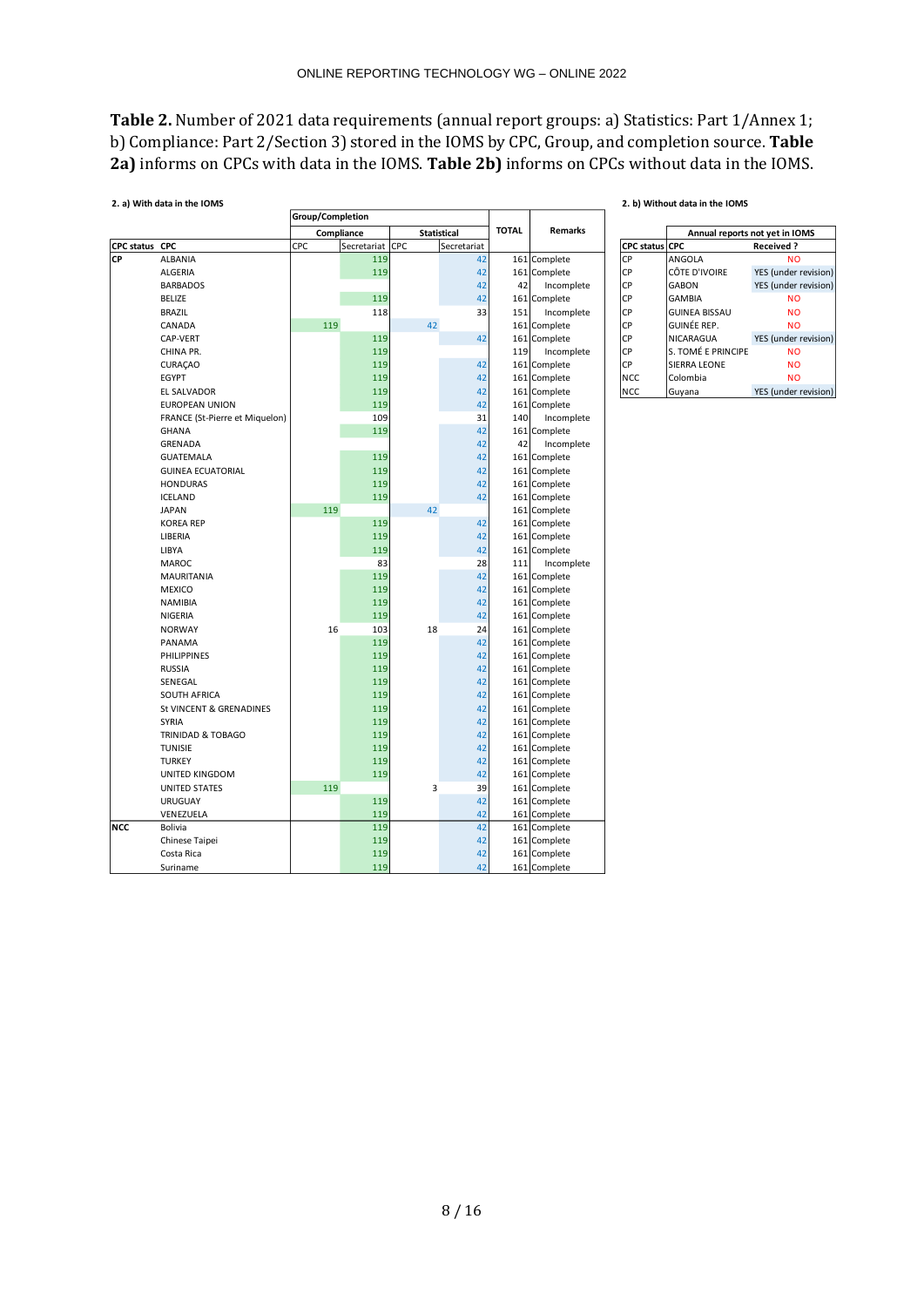|       |          |             |                                                           |                                                                                                                                                                                    |                            | <b>Date Start</b> |                   |               |                                                                                                                                                               |
|-------|----------|-------------|-----------------------------------------------------------|------------------------------------------------------------------------------------------------------------------------------------------------------------------------------------|----------------------------|-------------------|-------------------|---------------|---------------------------------------------------------------------------------------------------------------------------------------------------------------|
| Phase | Priority | Module/Task | <b>Description</b>                                        | Data requirements                                                                                                                                                                  | Dev. Status                |                   | Date End (*)      | <b>Budget</b> | Remarks                                                                                                                                                       |
|       |          | Module      | IOMS core/database                                        | n/a                                                                                                                                                                                | <b>COMPLETE</b>            | 2019-06-01        | 2021-08-01 COM-18 |               |                                                                                                                                                               |
|       |          | 2 Module    | IOMS annual report (Part II/Section 3, Part<br>I/Annex 1) | S:GEN01, M:GEN01                                                                                                                                                                   | <b>COMPLETE</b>            | 2019-06-01        | 2021-08-01 COM-18 |               |                                                                                                                                                               |
|       |          | 3 Task      | IOMS in production                                        |                                                                                                                                                                                    | <b>COMPLETE</b>            | 2019-06-01        | 2021-08-01 COM-18 |               |                                                                                                                                                               |
|       |          | Task        | Training workshop sessions (Phase 1)                      |                                                                                                                                                                                    | n/a                        | 2022-04-28        | 2022-09-01        | $COM-18$      | 4 hours per session                                                                                                                                           |
|       |          | Task        | Improvements and error fixing                             |                                                                                                                                                                                    | <b>COMPLETE</b>            | 2019-06-01        |                   | $COM-18$      | An ongoing task                                                                                                                                               |
|       |          | Module      | Dynamic Help system (module)                              | n/a                                                                                                                                                                                | Ongoing                    | 2021-03-31        | 2022-03-31        | CPC           | Translation needed (outsourcing)                                                                                                                              |
|       |          | Task        | Adjustments to the new roles definition                   | n/a                                                                                                                                                                                | Ongoing                    | 2022-02-15        | 2022-03-15 COM-19 |               | Adopted by WG-ORT 2022                                                                                                                                        |
|       | 2        | 1 Module    | <b>ICCAT Vessel Manager</b>                               | Up to 21 data requirements (Vessel<br>registration, 11 authorisation lists,<br>carriers, chartering arrangements,<br>transhipment authorizations, previous<br>year activity, etc.) | Design /<br>Implementation | 2021-03-01        | 2023-05-01 COM-19 |               | Restart Oct/2021 (6-month dev.)<br>Will require additional time,<br>depending on the functionalities<br>prioritized (to be decided by the<br>WG-ORT in 2022). |
|       |          | 1 Task      | UN/FLUX integration into Vessel Manager                   | [same as for Vessel Manager module]                                                                                                                                                | Design /<br>Implementation | 2022-04-01        | 2023-01-01 CPC    |               | Imperative EU participation                                                                                                                                   |
|       |          | Task        | Improvements and error fixing                             | n/a                                                                                                                                                                                | Planned                    | 2023-04-01        |                   | $COM-19$      | An ongoing task                                                                                                                                               |
|       | 2        | 1 Task      | Vessels Workshop sessions                                 | n/a                                                                                                                                                                                | n/a                        |                   | TBD               | $COM-19$      | Planned (for Vessel record in<br>production)                                                                                                                  |
|       | 3        | Module      | Port Manager                                              | M:BFT21, M:SW010                                                                                                                                                                   | Analysis                   | 2023-03-01        | 2023-09-01        | $COM-21$      |                                                                                                                                                               |
|       |          | Task        | Port Workshop sessions                                    |                                                                                                                                                                                    | n/a                        |                   | TBD               | $COM-21$      |                                                                                                                                                               |
|       | 3        | 2 Module    | T1NC (nominal catches) manager                            | S:GEN03                                                                                                                                                                            | Planned                    | 2023-09-01        | 2023-12-01        | $COM-21$      | Start (pending study on time<br>required)                                                                                                                     |
|       | 3        | 3 Module    | Compliance tables manager                                 | M:GEN03                                                                                                                                                                            | Planned                    | 2024-01-01        | 2024-04-01 COM-21 |               | Start (pending study on time<br>required)                                                                                                                     |
|       | 3        | Task        | Improvements and error fixing                             | n/a                                                                                                                                                                                | Planned                    | 2023-03-01        |                   | $COM-21$      | An ongoing task                                                                                                                                               |
|       |          | Module      | Shark and billfishes check sheets                         |                                                                                                                                                                                    | Planning                   |                   |                   | $COM-23$      |                                                                                                                                                               |
|       |          | 2 Module    | SDP programs (SWO, BET)                                   | M:TRO06, M:SWO01                                                                                                                                                                   | Planning                   |                   |                   | $COM-23$      |                                                                                                                                                               |
|       |          | 3 Module    | Bluefin tuna (BFT) weekly and monthly<br>reports Manager  | M:BFT22, M:BFT23, M:TR014 weekly<br><b>BET</b>                                                                                                                                     | Planning                   |                   |                   | $COM-23$      |                                                                                                                                                               |
|       |          | 4 Module    | Task 2 - Catch and effort                                 | S:GEN04                                                                                                                                                                            | Planning                   |                   |                   | $COM-23$      |                                                                                                                                                               |
|       |          | Task        | Improvements and error fixing                             | n/a                                                                                                                                                                                | Planning                   |                   |                   | $COM-23$      |                                                                                                                                                               |

**Table 3.** Revised IOMS workplan adopted by the Group, covering ongoing and future development phases.

\* Preliminary dates (tentative) for ongoing (Date End) and future (Date Start/Data End) activities.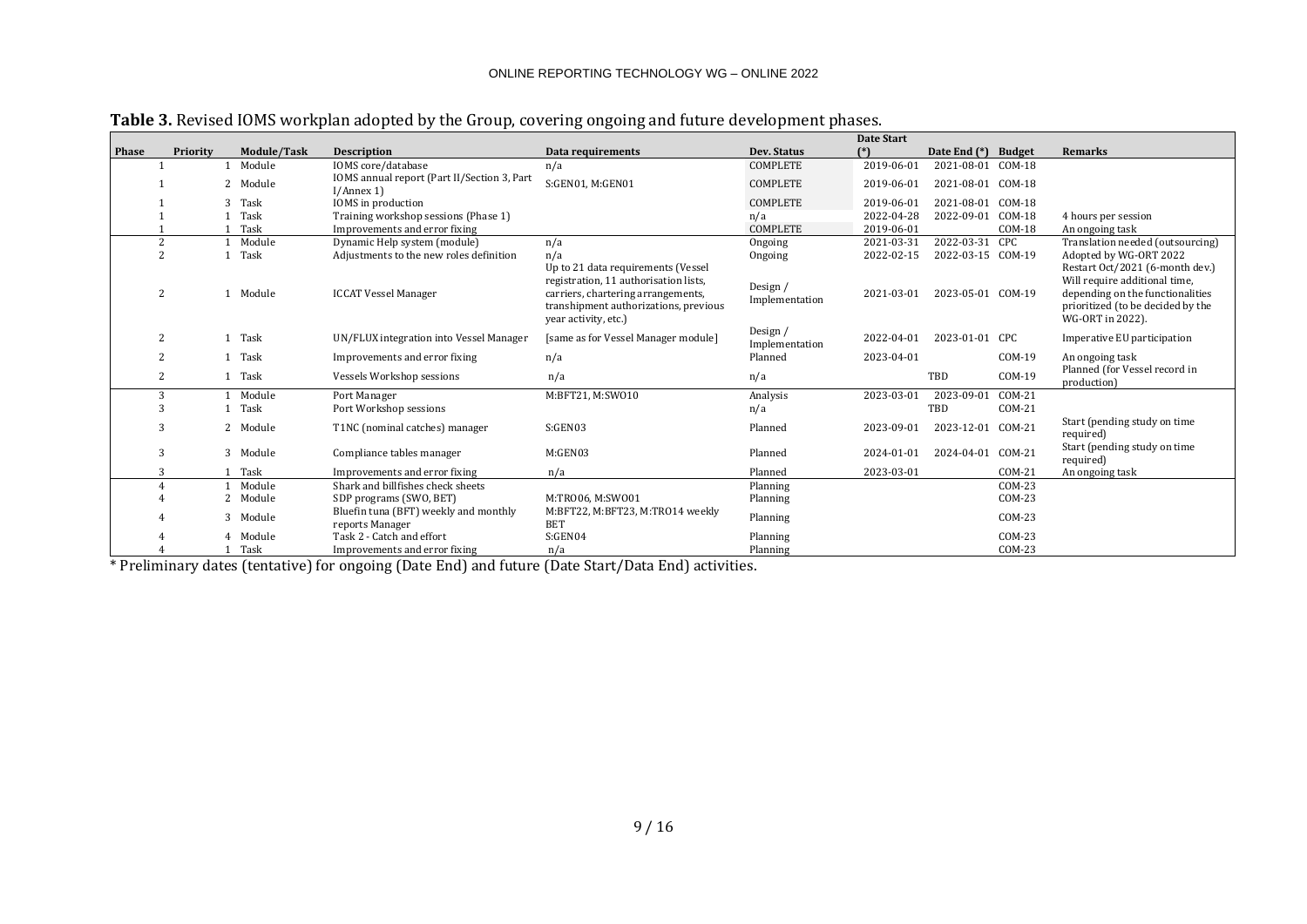| Role (code)             | <b>Description</b>                          | <b>Description</b>                                                                                                                                                                                                                                                                                               | <b>Observation</b> |
|-------------------------|---------------------------------------------|------------------------------------------------------------------------------------------------------------------------------------------------------------------------------------------------------------------------------------------------------------------------------------------------------------------|--------------------|
| <b>ICCATSEC ADMIN</b>   | Admin user in the ICCAT<br>Secretariat      | You will be able to register users of all roles and CPCs, add new roles, organizations, data<br>requests, requirements, regulations, consult the audit table that collects the information of the<br>webservices consumed by the user, edit the main menu and consult the api used for the IOMS<br>web services. | Exists in IOMS     |
| <b>ICCATSEC USER</b>    | Regular officer in the ICCAT<br>Secretariat | You will have permissions to use all IOMS functionalities, except for administration tasks.                                                                                                                                                                                                                      | Exists in IOMS     |
| <b>ICCAT CHAIR</b>      | Subsidiary bodies Chairs                    | ICCAT Chairs will be able to access with read permissions all the IOMS information                                                                                                                                                                                                                               | New                |
| <b>CPC_ADMIN</b>        | Admin user in a CPC                         | You can register CPC Officer users and Flag Admins as well as Flag officers                                                                                                                                                                                                                                      | Exists in IOMS     |
| <b>CPC OFFICER</b>      | Regular officer in a CPC                    | You will have permissions to use all the IOMS functionalities of your own CPC, except for<br>administration tasks.                                                                                                                                                                                               | Exists in IOMS     |
| <b>CPC_FLAG_ADMIN</b>   | Admin user in a Flag-CPC                    | You can register Flag officers                                                                                                                                                                                                                                                                                   | New                |
| <b>CPC_FLAG_OFFICER</b> | Regular officer in a Flag-CPC               | You will have permissions to use all the IOMS functionalities of your own Flag-CPC, except for<br>administration tasks.                                                                                                                                                                                          | New                |

**Table 4.** Adopted changes in the IOMS users roles (inclusion of three additional roles).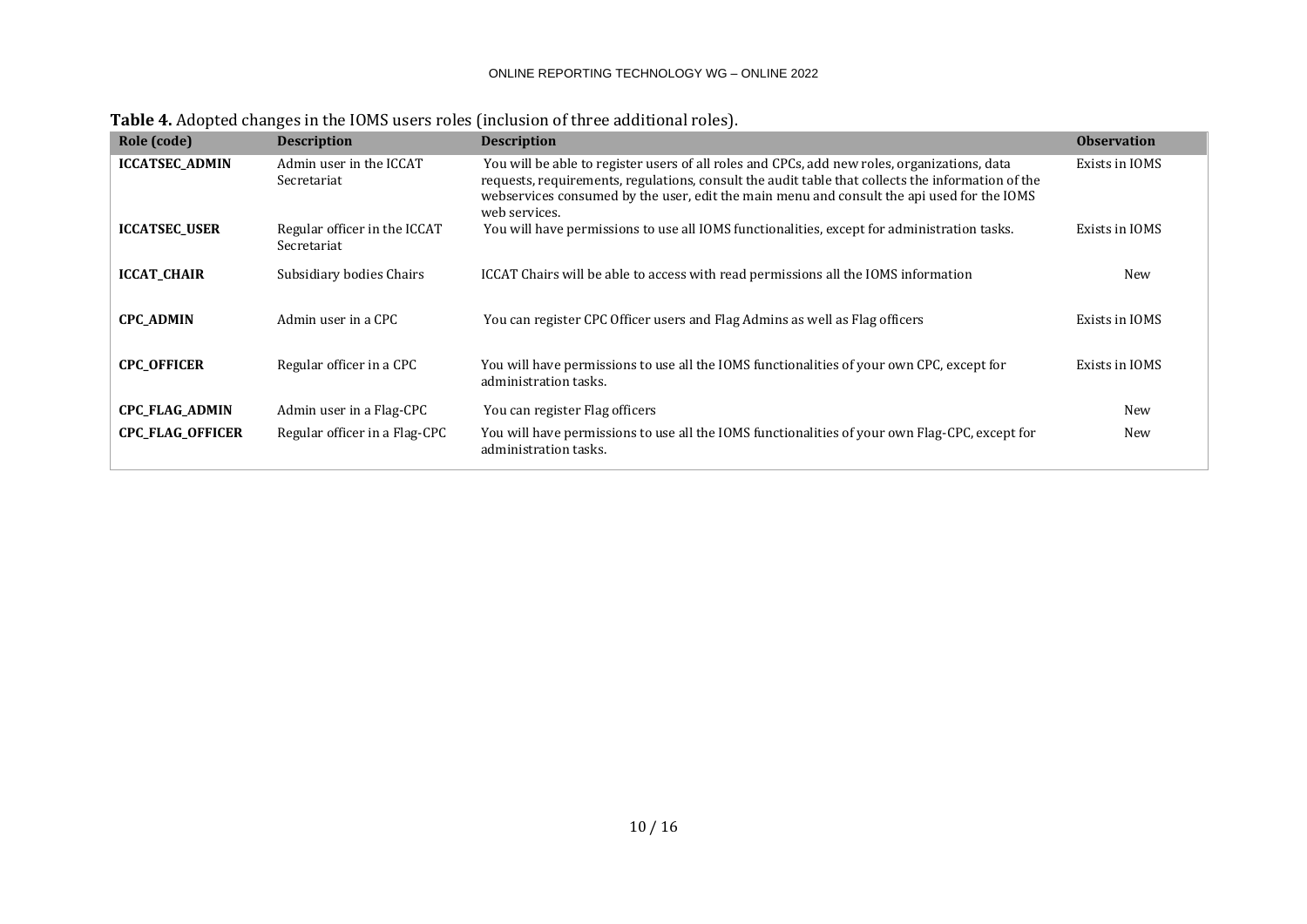|                                         | ICCATSEC_ADMIN |       | ICCATSEC_USER |              |               | <b>ICCAT CHAIR</b> | <b>CPC ADMIN</b> |                          | CPC_OFFICER   |                          | CPC_FLAG_ADMIN |            | <b>CPC FLAG OFFICER</b> |       |
|-----------------------------------------|----------------|-------|---------------|--------------|---------------|--------------------|------------------|--------------------------|---------------|--------------------------|----------------|------------|-------------------------|-------|
| Module                                  | <b>Action</b>  | Level | <b>Action</b> | Level        | <b>Action</b> | Level              | <b>Action</b>    | Level                    | <b>Action</b> | Level                    | <b>Action</b>  | Level      | <b>Action</b>           | Level |
| Main dashboard                          | $\mathbf R$    | All   | $\mathbf{R}$  | All          | $\mathbf{R}$  | All                | $\mathbf R$      | All                      | $\mathbf{R}$  | All                      | $\mathbf R$    | All        | $\mathbf R$             | All   |
| Data request                            | E              | All   | E             | All          | $\mathbf{R}$  | All                | $\mathbf R$      | All                      | $\mathbf{R}$  | All                      | $\mathbf R$    | All        | $\mathbf R$             | All   |
| Statistical Data Modules (Public)       | ${\bf E}$      | All   | E             | All          | $\mathbf{R}$  | All                | $\mathbf R$      | All                      | $\mathbf{R}$  | All                      | $\mathbf R$    | All        | $\mathbf R$             | All   |
| Statistical Data Modules (Confidential) | E              | All   | E             | All          | $\mathbf{R}$  | All                | E                | CPC                      | E             | CPC                      | ${\bf E}$      | Flag       | E                       | Flag  |
| Compliance data - Annual Report         | E              | All   | E             | All          | $\mathbf{R}$  | All                | E                | CPC                      | E             | CPC                      | E              | Flag       | E                       | Flag  |
| Compliance data - Vessels Management    | ${\bf E}$      | All   | E             | All          | $\mathbf{R}$  | All                | E                | CPC                      | E             | <b>CPC</b>               | E              | Flag       | E                       | Flag  |
| Compliance data - Ports Management      | E              | All   | E             | All          | $\mathbf{R}$  | All                | E                | CPC                      | E             | CPC                      | E              | Flag       | E                       | Flag  |
| Messaging*                              | $\mathbf R$    | All   | $\mathbf{R}$  | All          | $\mathbf{R}$  | All                | $\mathbf R$      | CPC                      | $\mathbf{R}$  | <b>CPC</b>               | $\mathbf R$    | <b>CPC</b> | $\mathbf R$             | CPC   |
| <b>Administration - Users</b>           | E              | All   | $\mathbf{R}$  | <b>ICCAT</b> | $\mathbf{R}$  | All                | E                | CPC                      | N             | $\overline{\phantom{0}}$ | E              | Flag       | N                       |       |
| Administration - Feedback**             | ${\bf E}$      | All   | E             | All          | E             | All                | ${\bf E}$        | CPC                      | $\mathbf{R}$  | CPC                      | E              | Flag       | $\mathbf R$             | CPC   |
| Administration - Rest                   | E              | All   | N             |              | N             |                    | N                | $\overline{\phantom{a}}$ | N             | $\overline{\phantom{0}}$ | N              |            | N                       |       |

**Table 5.** Adopted changes to the map of IOMS user's rights and access levels (descriptors in legend below). New additions shaded in blue.

\*Each user can edit their own messages

\*\*Each user can send their own feedback

# Legend: descriptors (Access levels /rights)

|              | <b>Access levels</b>     |   | <b>Rights</b>         |
|--------------|--------------------------|---|-----------------------|
| All          | All CPCs                 | R | Reader                |
| CPC.         | Own CPC                  | E | Editor (full control) |
| Flag         | Own Flag                 | N | None                  |
| <b>ICCAT</b> | <b>ICCAT Secretariat</b> |   |                       |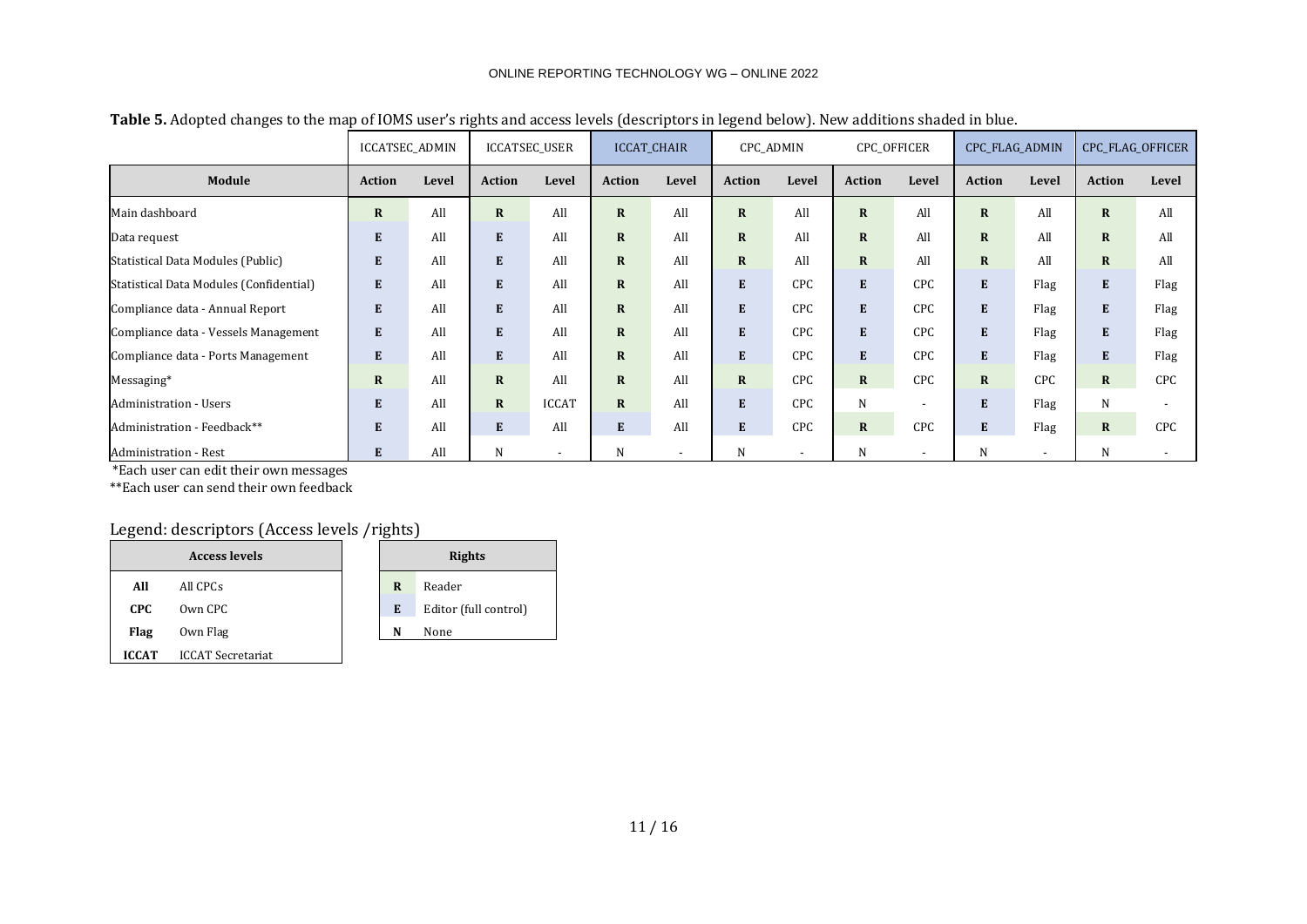# **Appendix 1**

# **Agenda**

- 1. Opening of the meeting
- 2. Appointment of Rapporteur
- 3. Adoption of the agenda and meeting arrangements
- 4. Review of the Working Group's mandate (*Recommendation by ICCAT to continue the development of an Integrated Online Reporting System* [Rec. 21-20])
- 5. Status update of the IOMS Phases 1 and 2
	- 5.1 Review of current status and results of the first year in production
	- 5.2 Potential enhancements based on the current knowledge
	- 5.3 Review of the 2022 ICCAT data requirements for IOMS integration
	- 5.4 Dynamic help system financed by EU (1 year: April 2021-March 2022)
- 6. Update and approval of the IOMS workplan
	- 6.1 Review of the current modules in development and planned
	- 6.2 Required extensions/improvements on current modules (vessels, ports)
		- 6.2.1 EU complementary support on the integration of UN/FLUX in the vessel manager (potentially 1 year)
	- 6.3 Rescheduling the IOMS roadmap for Phases 2 and 3 and planning Phase 4 (module priorities)
	- 6.4 Planning the training for IOMS users (training courses, workshops)
- 7. Review of IOMS roles and user rights in data access
- 8. GEF-ABNJ II project to enhance, with extensions, the IOMS on data dissemination (4 years starting in 2022/23)
- 9. Redundancy on data requirements
	- 9.1 Status update on "elimination of redundancy"
	- 9.2 Develop a strategic plan foreseeing the impact of eliminating redundancy (data structures, regulations, etc.)
- 10. Intersessional work required in 2022 (Group and Secretariat)
- 11. Other matters
- 12. Adoption of report and adjournment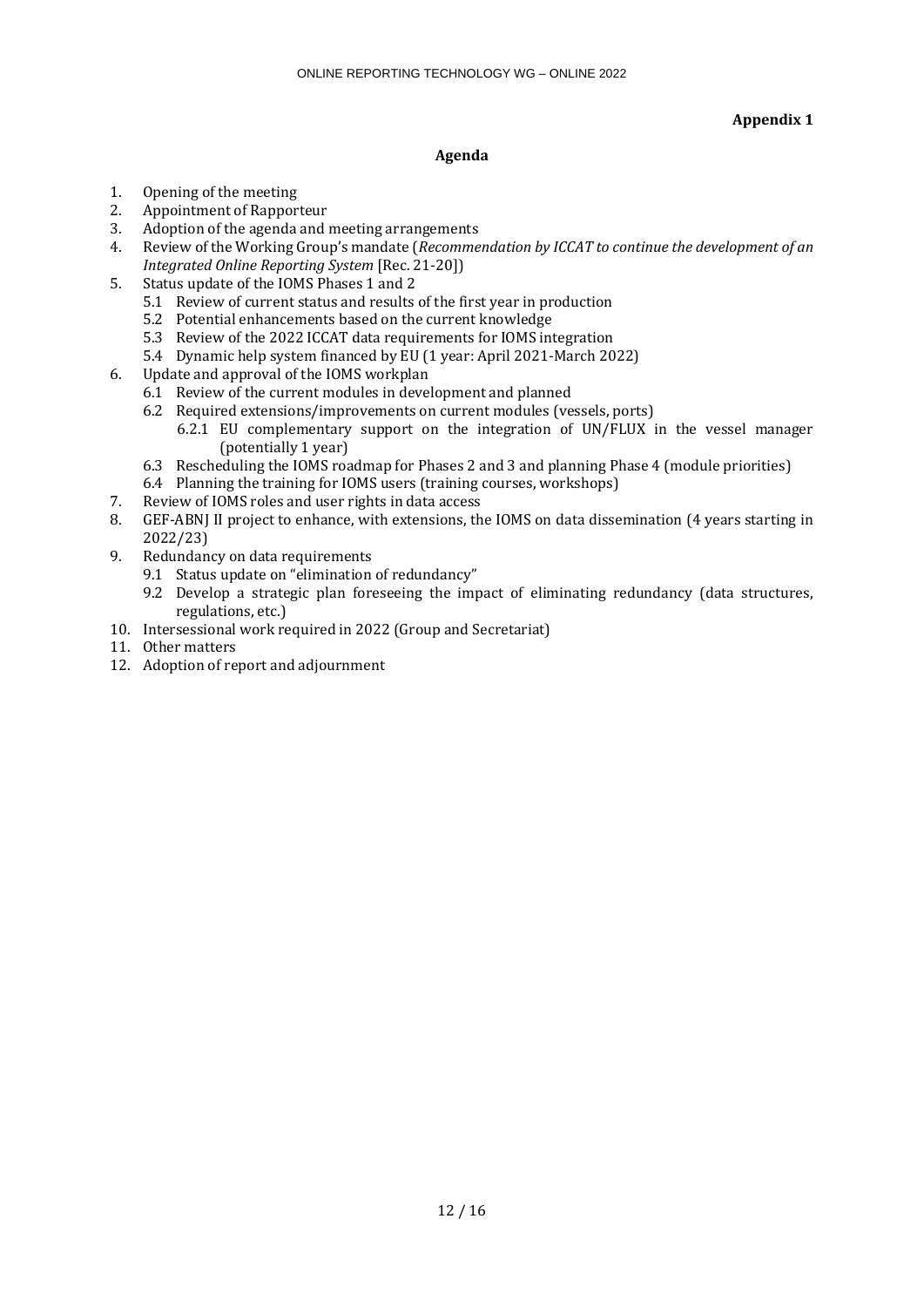## **Appendix 2**

# **List of Participants**

## **WORKING GROUP CHAIR**

**Lederhouse**, Terra

Supervisory Foreign Affairs Specialist, Office of International Affairs and Seafood Inspection (F/IASI), NOAA, National Marine Fisheries Service, 1315 East-West Highway, Silver Spring Maryland 20910 Tel: +1 202 816 2059; +1 301 427 8360, E-Mail: terra.lederhouse@noaa.gov

## **COC – CHAIR OF THE COMPLIANCE COMMITTEE**

#### **Campbell**, Derek

Attorney-Advisor International Section, Office of General Counsel - International Law, National Oceanic and Atmospheric Administration, U.S. Department of Commerce, 1401 Constitution Avenue, N.W. HCHB Room 48026, Washington, D.C. 20230

Tel: +1 202 482 0031, Fax: +1 202 371 0926, E-Mail: derek.campbell@noaa.gov

## **SCRS CHAIRMAN**

#### **Melvin**, Gary

SCRS Chairman, St. Andrews Biological Station - Fisheries and Oceans Canada, Department of Fisheries and Oceans, 285 Water Street, St. Andrews, New Brunswick E5B 1B8, Canada Tel: +1 506 652 95783; +1 506 651 6020, E-Mail: gary.d.melvin@gmail.com; gary.melvin@dfo-mpo.gc.ca

## **SCRS – CHAIR OF THE SUB COMMITTEE ON STATISTICS**

**Lino**, Pedro Gil Research Assistant, Instituto Português do Mar e da Atmosfera - I.P./IPMA, Avenida 5 Outubro s/n, 8700-305 Olhão, Faro, Portugal Tel: +351 289 700508, E-Mail: plino@ipma.pt

## *CONTRACTING PARTIES*

## **ANGOLA**

**Códia**, Vieira Ferreira Nzambi Ministry of Agriculture and Fisheries, Complexo Administrativo, Clássicos de Talatona, Luanda Tel: +244 933 673 060, E-Mail: vieiracodia@gmail.com

## **BELIZE**

#### **Pinkard**, Delice

Senior Fisheries Officer, Belize High Seas Fisheries Unit, Ministry of Finance, Government of Belize, Keystone Building, Suite 501, 304 Newtown Barracks

Tel: +1 501 223 4918, Fax: +1 501 223 5087, E-Mail: delice.pinkard@bhsfu.gov.bz; sr.fishofficer@bhsfu.gov.bz

## **BRAZIL**

#### **Leite Mourato**, Bruno

Profesor Adjunto, Laboratório de Ciências da Pesca - LabPesca Instituto do Mar - IMar, Universidade Federal de São Paulo - UNIFESP, Rua Carvalho de Mendoça, 144, Encruzilhada, 11070-100 Santos, SP

Tel: +55 1196 765 2711, Fax: +55 11 3714 6273, E-Mail: bruno.mourato@unifesp.br; bruno.pesca@gmail.com; mourato.br@gmail.com

## **CANADA**

**Kerwin**, Jessica Large Pelagic Resource Manager, Fisheries and Oceans Canada, 200 Kent Street, Ottawa, ON K1A 0E6 Tel: +1 613 291 7480, E-Mail: jessica.kerwin@dfo-mpo.gc.ca

## **CÔTE D'IVOIRE**

**Djou**, Kouadio Julien

Statisticien de la Direction de l'Aquaculture et des Pêches, Chef de Service Etudes, Statistiques et Documentation, Direction de l'Aquaculture et des Pêches (DAP), Ministère des Ressources Animales et halieutiques (MIRAH), 27 Rue des pêcheurs, BP V19, Abidjan 01

Tel: +225 79 15 96 22, Fax: +225 21 25 67 27, E-Mail: djoujulien225@gmail.com; ko.djou@ressourcesanimales.gouv.ci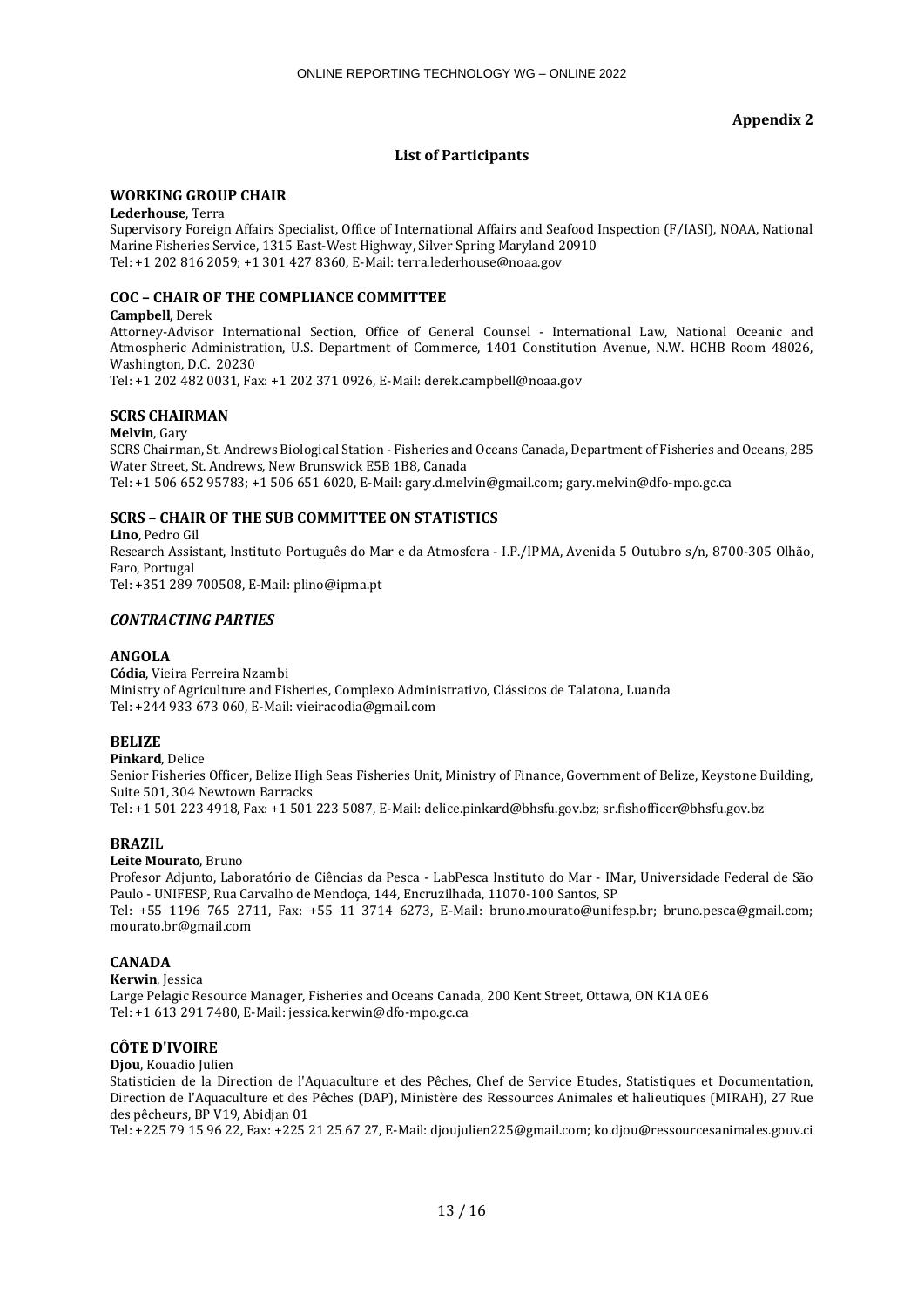## **EGYPT**

#### **Abdou Mahmoud Tawfeek Hammam**, Doaa

General Manager of Agreements Administration (GAFRD), General Authority for fish Resources Development, 210, area B - CITY, 5TH DISTRICT ROAD 90, 11311 New Cairo Tel: +201 117 507 513, Fax: +202 281 17007, E-Mail: gafrd\_EG@hotmail.com; doaahammam01@gmail.com

#### **Badr**, Fatma Elzahraa

Fish Production Specialist, Agreements Administration (GAFRD), 210, area B - CITY, 5TH DISTRICT ROAD 90, 11311 New Cairo

Tel: +201 092 348 338, Fax: +202 281 117 007, E-Mail: fatima.elzahraa.medo@gmail.com

#### **Badr**, Abdelrazek Mohamed

Fisheries Specialist, 210, area B - CITY, 5TH DISTRICT ROAD 90, 11311 New Cairo Tel: +201 228 708 220, Fax: +202 281 117 007, E-Mail: abdelrazek.mohamed004@gmail.com

#### **Elsawy**, Walid Mohamed

Associate Profesor, 210, area B - CITY, 5TH DISTRICT ROAD 90, 11311 New Cairo Tel: +201 004 401 399, Fax: +202 281 117 007, E-Mail: walid.soton@gmail.com

#### **EUROPEAN UNION**

#### **Berzins**, Maris

Policy Officer, European Commission, DG MARE Unit C.4, Data Management, J II-99, 00/041, B-1049 Brussels, Belgium Tel: +322 299 5524, E-Mail: Maris.BERZINS@ec.europa.eu

#### **Bintoudi**, Eleni

European Commission Directorate General for Maritime Affairs & Fisheries (DG MARE) European Commission Directorate General for Maritime Affairs & Fisheries (DG MARE), J 99-00/33 Rue Joseph II 99 1000, 1049 Brussels, Belgium

Tel: +32 229 94403, E-Mail: eleni.bintoudi@ec.europa.eu

#### **Khalil**, Samira

European Commission, DG Maritime Affairs and Fisheries, Unit B-1 "International Affairs, Law of the Sea and RFOs", J II - 99 3/74, Brussels, Belgium Tel: +32 2 298 03 39; +32 229 11111, E-Mail: samira.khalil@ec.europa.eu

#### **Remy**, Thierry

European Commission / Directorate General for Maritime Affairs & Fisheries, DG MARE – Data Management Unit (C4), Joseph II street, J-99 00 / 26, B-1049 Brussels, Belgium Tel: +32 229 66798, E-Mail: thierry.remy@ec.europa.eu

#### **GUATEMALA**

**Aguilar Acabal**, Wesley Alexander Bárcenas, Villa Nueva, Kilometro 22 ruta al pacifico Edificio la Ceiba MAGA, 01064 Tel: +502 4365 4418, E-Mail: alexaguilardipesca@gmail.com

## **Rodas Sánchez**, María Rachel

Km. Carretera al Pacífico, Edificio "La Ceiba", 01064 Barcena Villa Nueva Tel: +502 664 09334, E-Mail: mariarodasdpca.dipesca@gmail.com; ashadud@yahoo.es

## **HONDURAS**

**Cardona Valle**, Fidelia Nathaly Colonia Lomo Linda Norte, Avenida FAO, edificio SENASA, 11101 Tegucigalpa Francisco Morazán Tel: +504 877 88713, E-Mail: investigacion.dgpa@gmail.com

#### **JAPAN**

**Hosokawa**, Natsuki

Technical Official, Ministry of Agriculture, Forestry and Fisheries, Fisheries Agency of Japan, 1-2-1 Kasumigaseki, Chiyoda-ku, Tokyo 100-8907 Tel: +81 3 350 28460, Fax: +81 3 5646 2649, E-Mail: natsuki\_hosokawa730@maff.go.jp

#### **Ueda**, Kenta

Technical Official, International Affairs Division, Resources Management Department, Fisheries Agency of Japan, Ministry of Agriculture, Forestry and Fisheries, 1-2-1 Kasumigaseki, Chiyoda-Ku, Tokyo 100-8907 Tel: +81 3 3502 8204, Fax: +81 3 3504 2649, E-Mail: kenta\_ueda740@maff.go.jp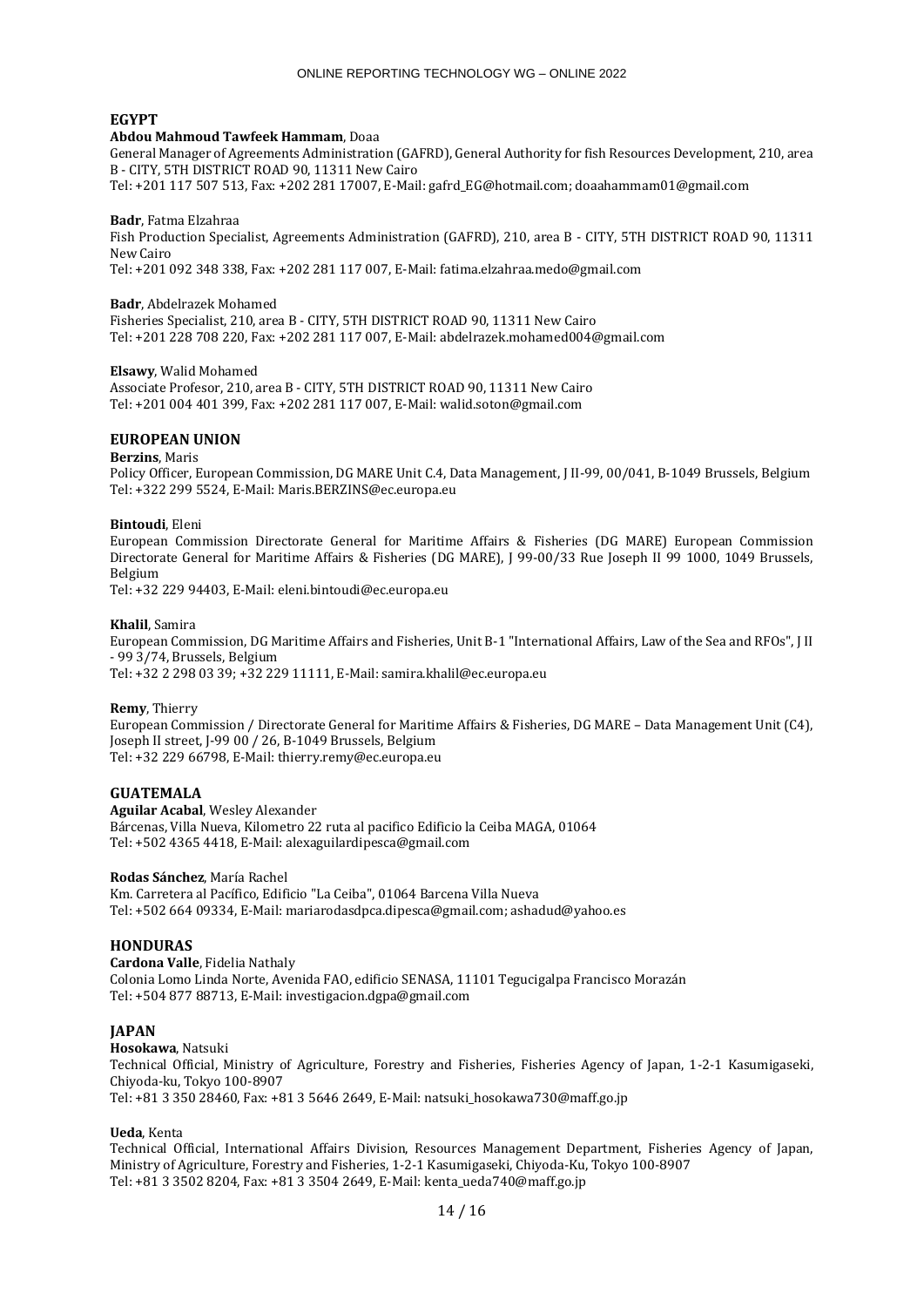## **MAURITANIA**

**Ould Beibou**, Ely Ould Sidi BP 22, Nouadhibou E-Mail: beibou\_es@yahoo.fr

## **MEXICO**

**Soler Benitez**, Bertha Alicia Comisión Nacional de Acuacultura y pesca (CONAPESCA), Av. Camarón Sábalo 1210 Fracc. Sábalo Country Club., 82100 Mazatlán, Sinaloa

Tel: +52 669 915 6900 Ext. 58462, E-Mail: berthaa.soler@gmail.com

## **MOROCCO**

## **Abid**, Noureddine

Chercheur et ingénieur halieute au Centre Régional de recherche Halieutique de Tanger, Responsable du programme de suivi et d'étude des ressources des grands pélagiques, Centre régional de l'INRH à Tanger/M'dig, B.P. 5268, 90000 Drabed, Tanger

Tel: +212 53932 5134; +212 663 708 819, Fax: +212 53932 5139, E-Mail: noureddine.abid65@gmail.com

#### **Haoujar**, Bouchra

Cadre à la Division de Durabilité et d'Aménagement des Ressources Halieutiques, Département de la Pêche Maritime, Nouveau Quartier Administratif, BP 476, 10150 Haut Agdal, Rabat Tel: +212 253 768 8121, Fax: +212 537 688 089, E-Mail: haoujar@mpm.gov.ma

#### **Sabbane**, Kamal

Cadre à la Direction de Contrôle des Activités de la Pêche Maritime, Ministère de l'Agriculture de la Pêche Maritime, du Développement Rural et des Eaux et Forêts, Département de la Pêche Maritime, Quartier Administratif BP 476, 10090 Agdal, Rabat

Tel: +212 537 688 196, Fax: +212 537 688 382, E-Mail: sabbane@mpm.gov.ma

## **SOUTH AFRICA**

#### **Qayiso Kenneth**, Mketsu

Deputy Director, Department of Forestry, Fisheries and the Environment, 3 Martin Hammerschlag Way, Private Bag X2, Foretrust Building, Foreshore, 8018 Cape Town

Tel: +27 21 402 3048, Fax: +27 21 402 3618, E-Mail: QMketsu@dffe.gov.za

## **TUNISIA**

#### **Mejri**, Hamadi

Directeur adjoint, Conservation des ressources halieutiques, Ministère de l'agriculture et des ressources hydrauliques et de la pêche, Direction Générale de la Pêche et de l'Aquaculture, 30, Rue Alain Savary - Le Belvédère, 1002 Tunis Tel: +216 24 012 780, Fax: +216 71 799 401, E-Mail: hamadi.mejri1@gmail.com

#### **Sohlobji**, Donia

Direction Générale de la Pêche et de l'Aquaculture, Ministère de l'Agriculture des Ressources Hydrauliques et de la Pêche, 32 Rue Alain Savary, 2036 Le Belvédère

Tel: +216 534 31307; +216 71 890 784, Fax: +216 71 799 401, E-Mail: doniasohlobji1@gmail.com; bft@iresa.agrinet.tn

## **UNITED KINGDOM OF GREAT BRITAIN AND NORTHERN IRELAND**

#### **Elliott**, Matthew

Marine Management Organisation, Lancaster House, Hampshire Court, Newcastle up Tyne NE4 7YH Tel: +44 208 026 6370, E-Mail: matt.elliott@marinemanagement.org.uk

## **UNITED STATES**

#### **Keller**, Bryan

Foreign Affairs Specialist, Office of International Affairs and Seafood Inspection (F/IASI), NOAA, National Marine Fisheries Service, 1315 East-West Highway, Silver Spring, Maryland 20910 Tel: +1 301 427 7725, E-Mail: bryan.keller@noaa.gov

#### **O'Malley**, Rachel

Foreign Affairs Specialist, Office of International Affairs and Seafood Inspection (F/IASI), NOAA, National Marine Fisheries Service, 1315 East-West Highway, Silver Spring, Maryland 20910 Tel: +1 301 427 8373, Fax: +1 301 713 2313, E-Mail: rachel.o'malley@noaa.gov